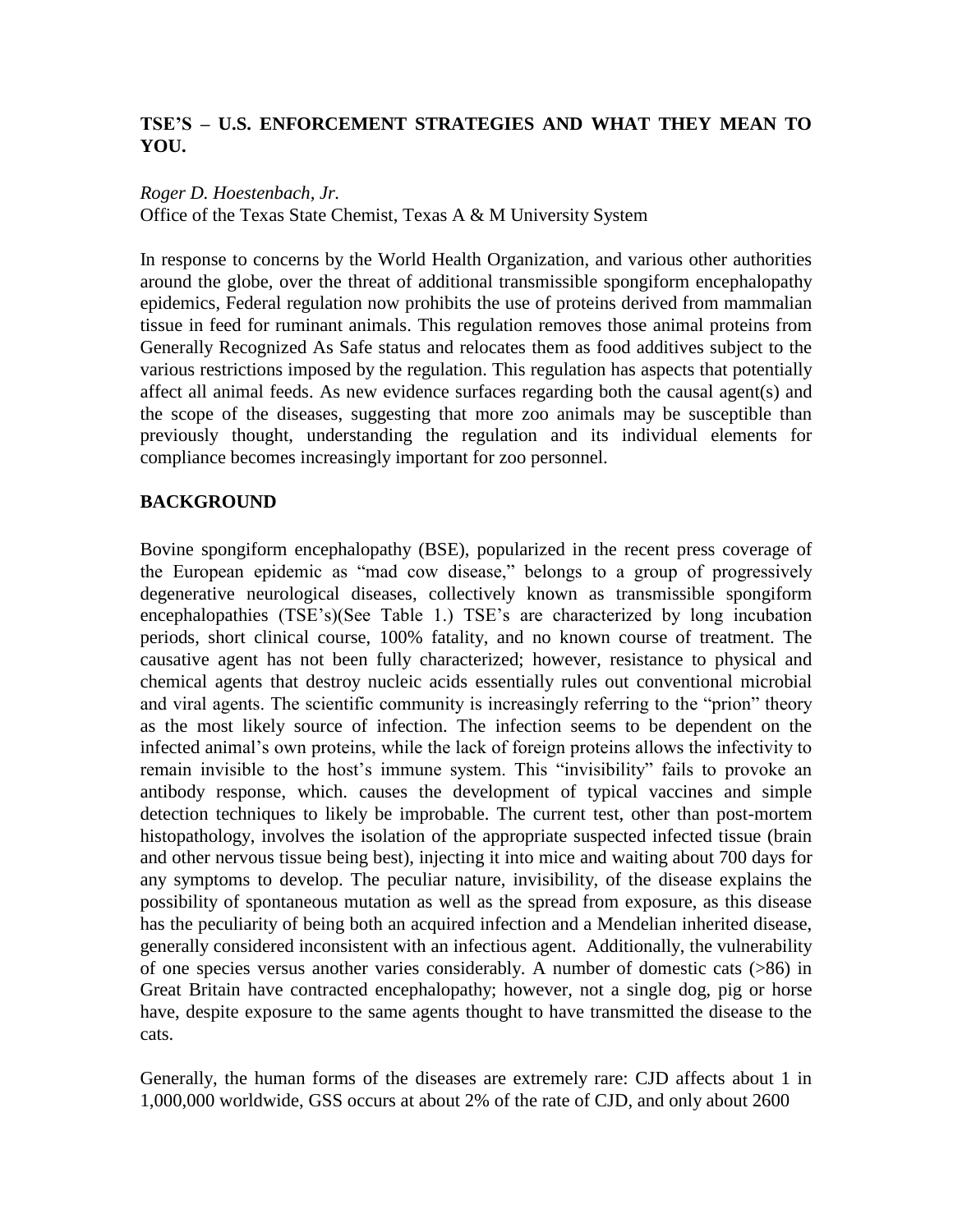#### **TABLE 1. Known TSE's.**

ANIMAL TSE's Sheep scrapie Bovine spongiform encephalopathy (BSE) Transmissible mink encephalopathy Feline spongiform encephalopathy Chronic wasting disease in deer and elk Also reported in exotic ruminants including nyala, oryx, eland, gemsbock, and kudu, exotic primates including rhesus monkey, spider monkey, and lemur, and exotic cats including cheetah, ocelot, tiger and puma.

HUMAN TSE's Creutzfeldt-Jakob disease (CJD) *now referred to as sporadic Creutzfeldt-Jakob disease* New variant Creutzfeldt-Jakob disease (nvCJD) Gerstmann-Straussler-Scheinker syndrome (GSS) Kuru Alpers Syndrome Fatal familial insomnia

cases of kuru in all. BSE, however, first observed in Great Britain in 1985 and diagnosed in 1986, peaked as an epidemic averaging approximately 1,000 new cases per week and involving more than 176,000 cattle. And although 95% of these were in the U.K., BSE has been reported in native cattle in France, Switzerland, Netherlands, Belgium, Portugal, Luxembourg, Liechtenstein, the Republic of Ireland, Northern Ireland and the U.K. Epidemiological studies have characterized the outbreak of BSE in the U.K. as an extended common source epidemic.

This devastating epidemic of BSE was followed by an even more startling discovery that the prion protein found in the infected tissue of patients with nvCJD is the same prion protein associated with BSE. Currently, there have been 40 confirmed cases of nvCJD in the U.K. and one in France.

### **REGULATION**

The regulation is designed to prevent the establishment and amplification of BSE through animal feed in the U.S. by prohibiting the use of certain mammalian proteins from being fed to ruminants. Products identified in Table 2 are typically used in the manufacture of animal feeds, but are no longer considered GRAS and are referred to under the regulations as "Prohibited Materials." Products identified in Table 3 are "Non-Prohibited Materials," and are considered exempt from the regulation due either to their not being protein or tissue or being considered low risk products.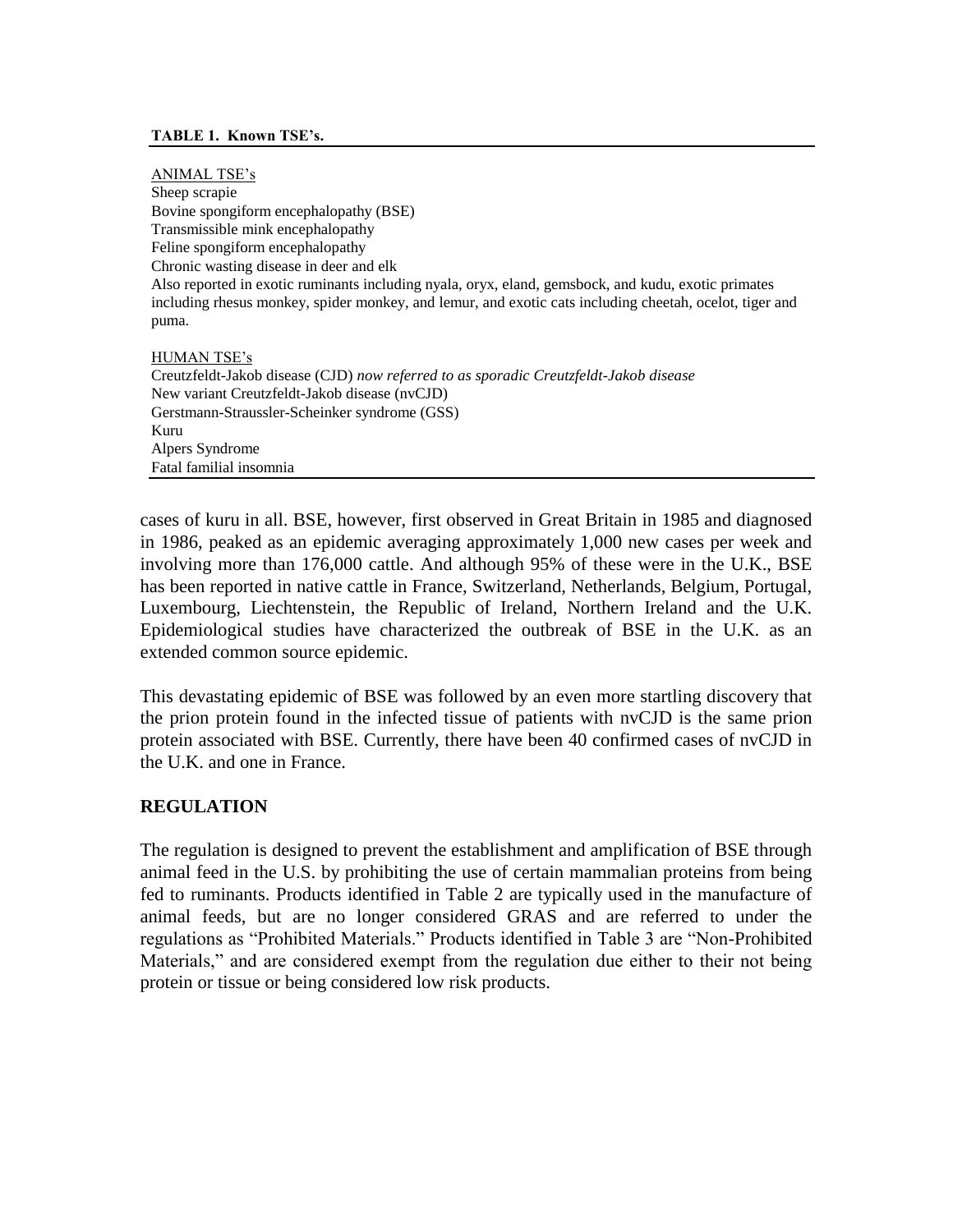| Meat                                        | $\bullet$ | Meat and Bone Meal           |
|---------------------------------------------|-----------|------------------------------|
| <b>Meat Meal</b>                            | ٠         | Meat and Bone Meal Tankage   |
| Meat Meal Tankage                           | $\cdot$   | Bone Meal, cooked            |
| Dried Meat Solubles                         | $\cdot$   | Bone Meal, steamed           |
| Meat Protein Isolate                        | $\bullet$ | <b>Fleshings Hydrolysate</b> |
| Meat By-Products                            | ٠         | Hydrolyzed Leather Meal      |
| Animal By-Product Meal                      | $\bullet$ | Leather Hydrolysate          |
| <b>Animal Liver</b>                         | $\bullet$ | Hydrolyzed Hair              |
| Glandular Meal and Extracted Glandular Meal | $\bullet$ | <b>Unborn Calf Carcasses</b> |
| Animal Digest                               | $\cdot$   | Stock                        |
| <b>Cooked Bone Marrow</b>                   | ٠         | Food Processing Waste        |
| Mechanically Separated Bone marrow          | ٠         | <b>Restaurant Food Waste</b> |

#### **TABLE 2. The Association of American Feed Control Officials (AAFCO) has identified the following definitions from the Official Publication as "Prohibited Materials."**

#### **TABLE 3. "Nonprohibited Materials" derived from mammals include:**

- Blood and blood products
- Milk products (including milk proteins)
- Gelatin
- Pure porcine (pork) or pure equine (horse) protein products
- Inspected meat products, such as "Food Processing Waste" or "Restaurant Food Waste," which have been cooked and offered for human food and further heat processed for animal feed.
- Grease, tallow, fats, and oils
- Amino Acids

Critical components of the regulations that should be considered in utilization of feedstuffs within your feeding operations include:

- 1. Do not feed products labeled with the caution statement: "Do not feed to cattle or other ruminants" to ruminant animals.
- 2. Maintain copies of all purchase invoices for all feeds received that contain animal protein.
- 3. Maintain copies of labeling for all feeds received containing animal protein products.
- 4. Keep invoices and labeling available for inspection and copying.
- 5. Maintain the records for a minimum of one year.

Additionally, renderers, protein blenders, and feed manufacturers are required to label products containing prohibited materials with the cautionary statement "Do not feed to cattle or other ruminants." If you intend to use a feed containing prohibited material for non-ruminant animals, you must take steps to insure that the feed will not be fed to ruminants.

#### **CONCLUSIONS**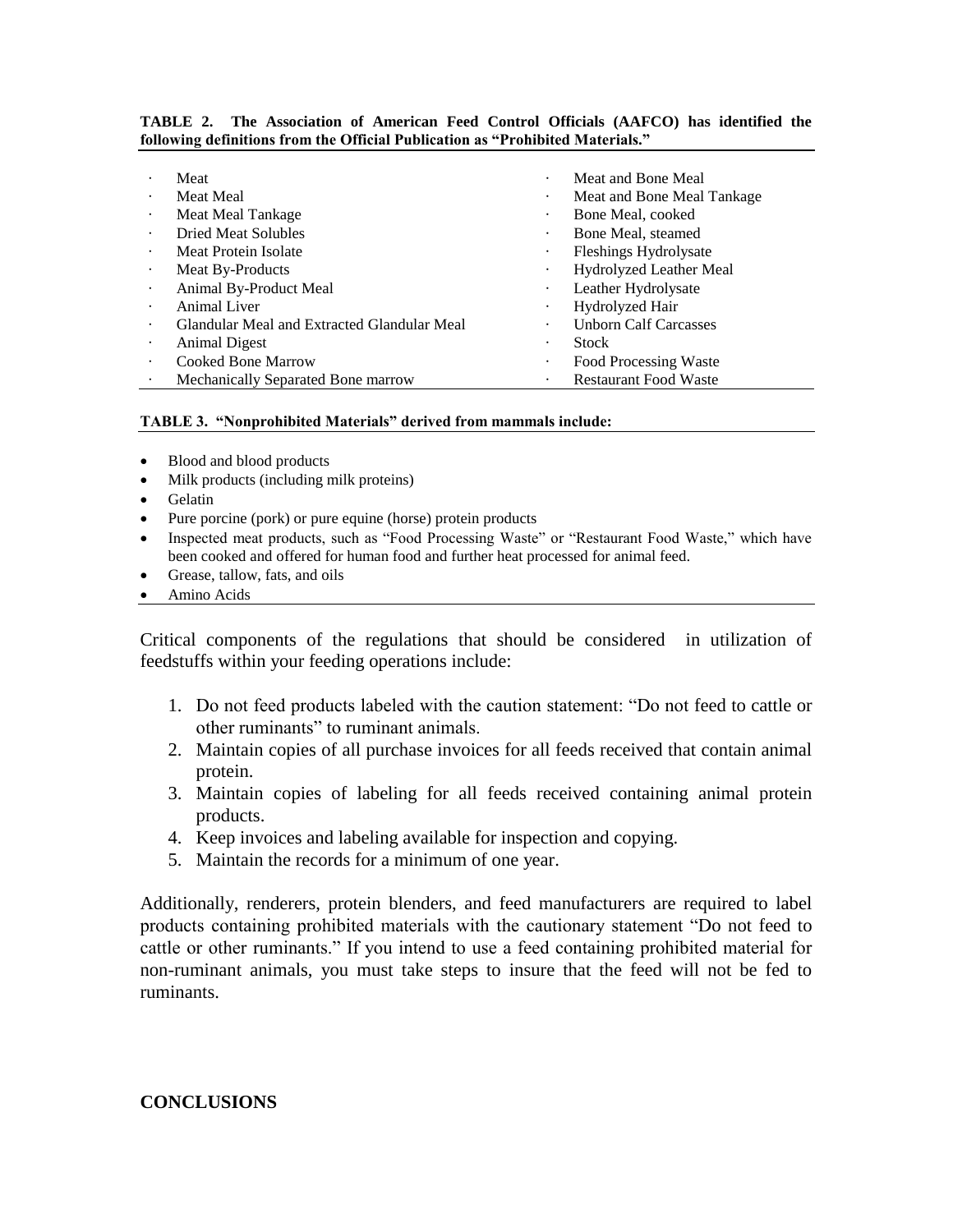Although the risk for BSE in the United States is small, there are a few measures that can prevent BSE from occurring due to the possible spontaneous occurrence as observed in other TSE's. The consequences and cost to the U.S. cattle market would be devastating and this consideration, along with the potential exposure to the human public, has played a major role in developing this regulation. We must learn from the U.K. experience and prevent at all costs the transmission of undiagnosed BSE. The provisions and requirements of the regulation represent the current science, but since TSE's are emerging diseases, the science is limited and additional research is needed. What the regulation does not fully address is the consideration and impact of all exotic species. Zoos and other exotic animal facilities were clearly considered by both FDA and USDA in the regulation development process, but protection is not provided to the extent of the food and livestock markets. As the science becomes clearer, particularly regarding zoo primates, caution should be taken in evaluating diets for these animals.

## **SOURCES OF INFORMATION**

AAFCO. (1999). Official Publication of the Association of American Feed Control Officials.

Bons, Nöelle, Nadine Mestre-Frances, Patrick Belli, Françoise Cathala, D. Carleton Gajdusek, and Paul Brown. (March, 1999). Natural and experimental oral infection of nonhuman promates by bovine spongiform encephalopathy agents. Proc. Natl. Acad. Sci. USA **96**, pp. 4046-4051. Neurobiology.

The Economist. (1996). The Bse Scare: Mad Cows and Englishmen. March 30, pp. 25- 27.

Honstead, John. (1999). Update on the Science Related to BSE. FDA/State BSE Workshop. Dallas, Texas. USA

Kimberlin, R. H. (1990). An Over View of Bovine Spongiform Encephalopathy. Symposium on Virological Aspects of the Safety of Biological Products. London, England.

Liecester University. (1999). Prion Diseases. April 27: available at http://wwwmicro.msb.le.ac.uk/335/prions.html, last accessed 7/20/99.

USDA, APHIS, Veterinary Services. (1996). Bovine Spongiform Encephalopathy Fact Sheet. April, 1996.

U.S. Department of Health and Human Services, Food and Drug Administration, Center for Veterinary Medicine. (!998). Small Entities Compliance Guide: For feeders of ruminant animals without on-farm mixing operations. FDA Guidance for Industry 70.